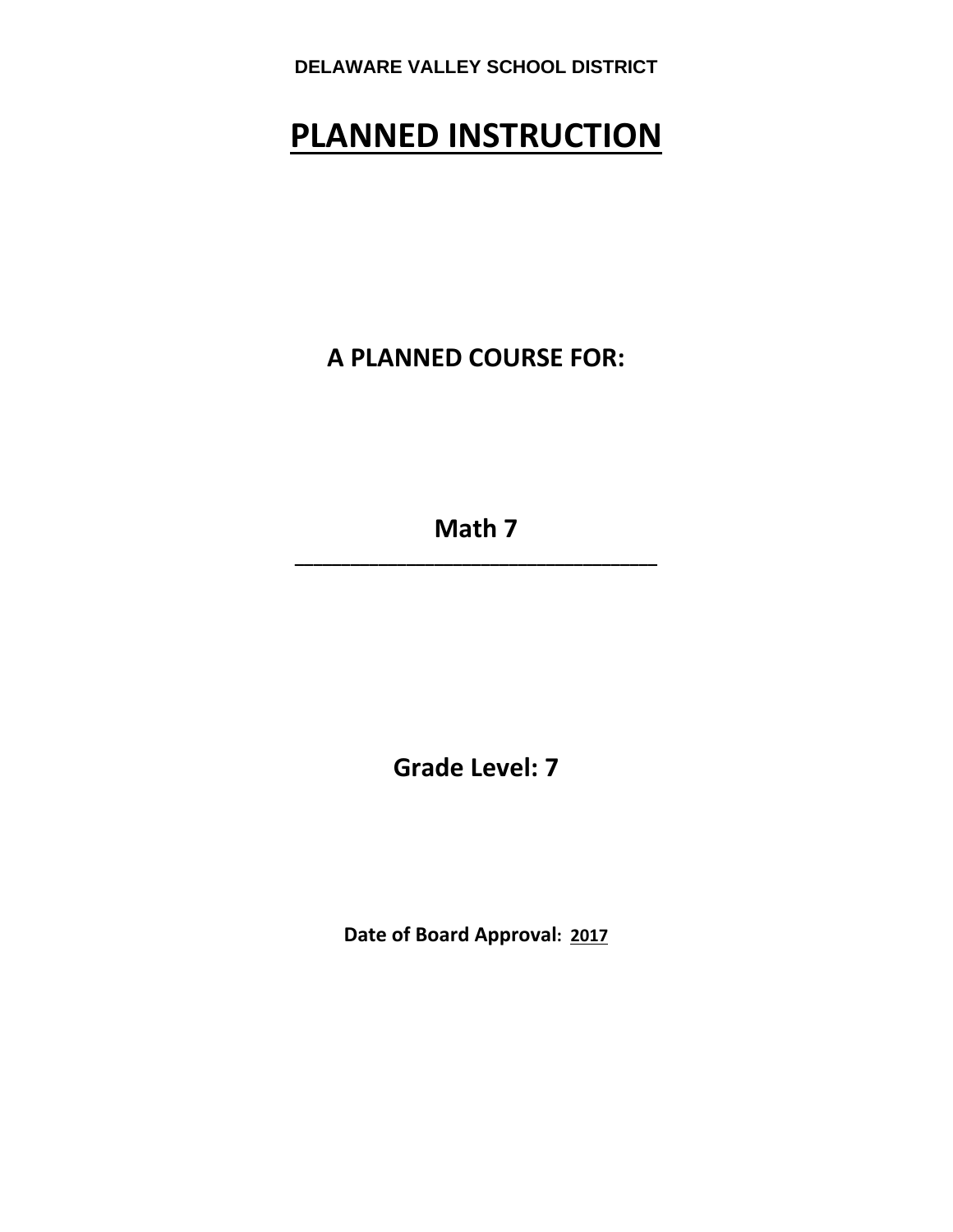# **Planned Instruction**

# **Title of Planned Instruction: Math 7**

**Subject Area: Math Grade(s): 7**

## **Course Description:**

This course is available to students in grade 7 who have successfully completed Math 6. The curriculum for Math 7 is intended to prepare students for Math 8. In this course, students learn to understand and apply properties of real numbers. Students will explore one variable equations, linear relationships, geometry concepts, and data analysis. Students will develop effective mathematical communication skills including statistical representations.

**Time/Credit for the Course: 2 SEMESTERS, 1 CREDIT, 180 days, meeting 1 period per day**

**Curriculum Writing Committee: Robert Cosentino, Eve Houseknecht and Kayla Troast**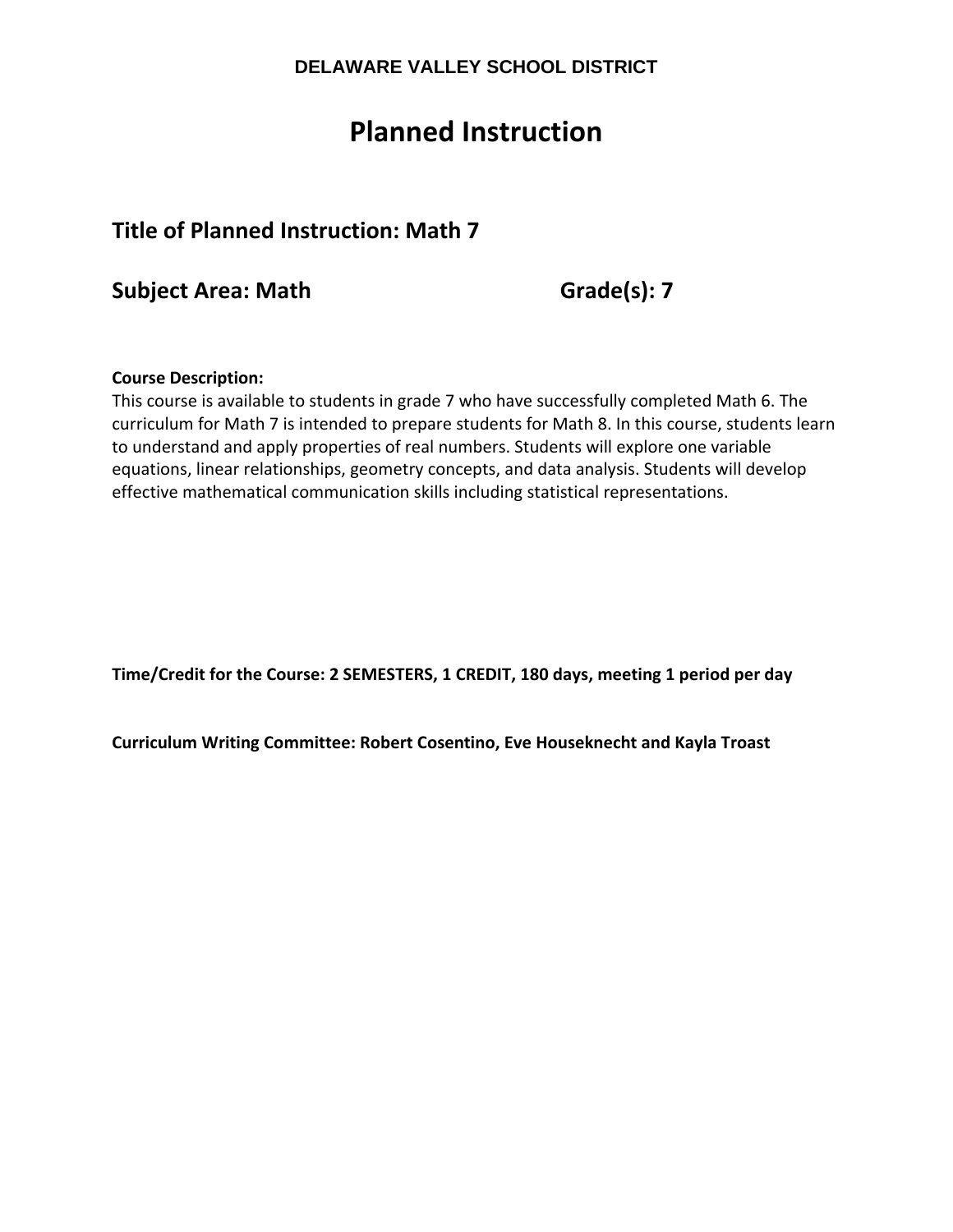# **Curriculum Map**

## **1. Marking Period One ‐ Integers and Rational Numbers**

## **Marking Period One ‐Goals: Understanding of:**

- Absolute Value
- Adding and Subtracting Integers & Fractions
- Multiplying and Dividing Integers & Fractions
- Rational Numbers
- Terminating and Repeating Decimals
- Comparing and Ordering Numbers

## **2. Marking Period Two ‐ Ratios & Proportions, Percent and Expressions**

## **Marking Period Two ‐Goals:**

**Understanding of:**

- Unit Rates
- Complex Fractions
- Proportional Relationships
- Rate of Change and Slope
- Percent and Percent Applications
- Properties of Operations
- Linear Expressions

## **3. Marking Period Three ‐**

### **Equations, Inequalities, Geometry Figures, Measuring Figures**

#### **Marking Period Three ‐Goals Understanding of:**

- One-Step Equations
- Two-Step Equations
- Solving Inequalities
- Angles
- Triangles
- Scale Drawings
- Cross-Sections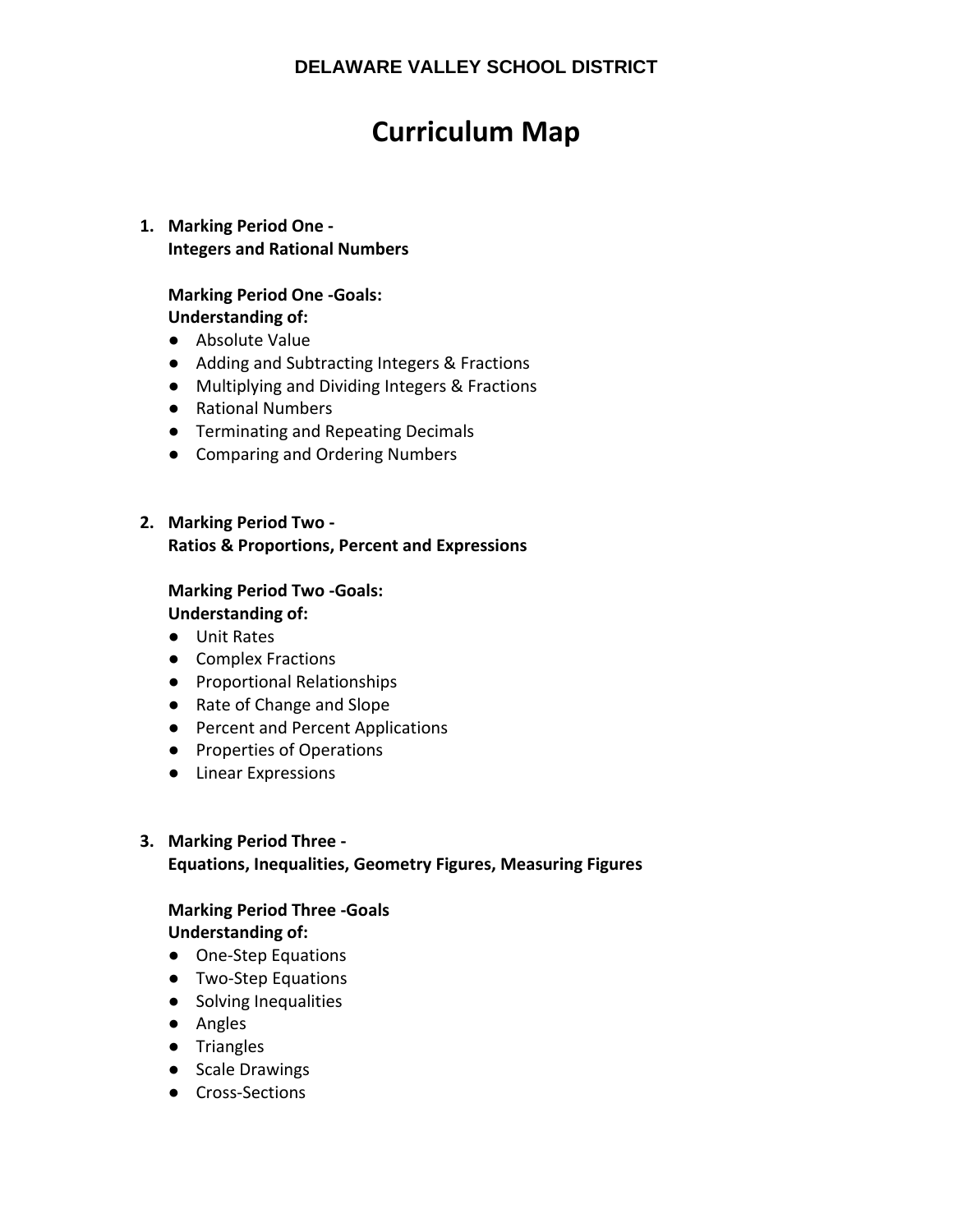- Circumference and Area of Circles
- Surface Area and Volume of Prisms
- **4. Marking Period Four – Probability and Statistics**

**Marking Period Four ‐Goals: Understanding of:**

- Simple & Compound Probability
- Counting Principle
- Predictions
- Sampling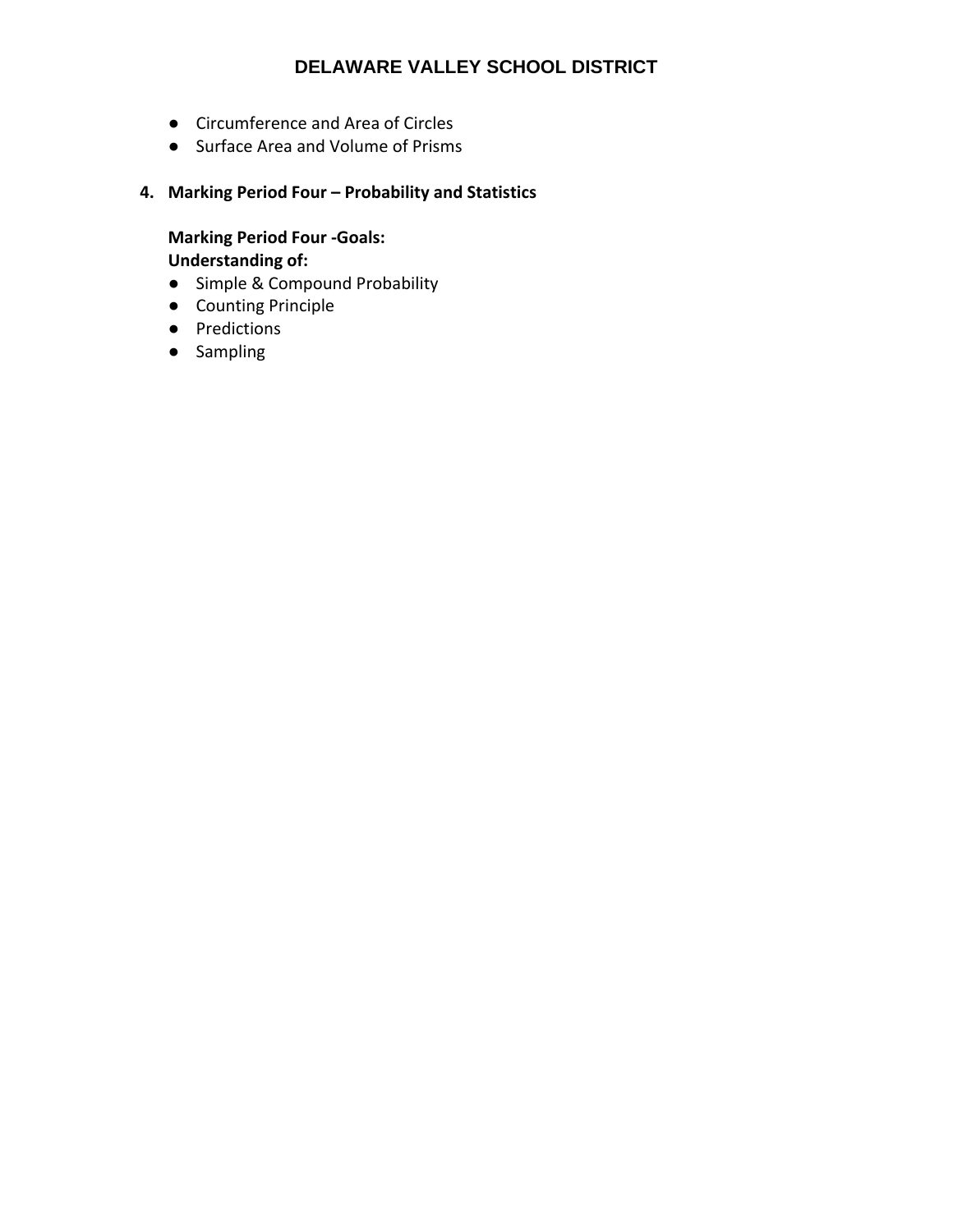# **Curriculum Plan**

## **UNIT 1:**

### **Big Idea # 1:**

● Integers can be used in everyday contexts that involve values above and below zero. These values can be used to represent and solve real‐life problems.

## **Big Idea #2:**

● Every quotient of integers is a rational number. Real-life problems can be solved by performing operations with rational numbers.

## **Standard(s): The Number System and Expressions and Equations**

**PA Standards Addressed:** PACS Math: CC.2.1.7.E.1, CC.2.2.7.B.3

#### **Link to Standards in SAS:**

https://www.pdesas.org/Standard/View#

#### **Overview: Integers and Rational Numbers**

**Goals:** Solve problems involving all forms of rational numbers. Apply these skills to real world problems.

#### **Objectives:**

- 1. Students will be able to read and write integers, and find the absolute value of an integer. (DOK – Level One)
- 2. Students will be able to add and subtract integers. (DOK Level Two)
- 3. Students will be able to multiply and divide integers. (DOK Level Two)
- 4. Students will be able to write fractions as terminating or repeating decimals and write decimals as fractions. (DOK – Level Two)
- 5. Students will be able to compare and order rational numbers. (DOK Level Three)
- 6. Students will be able to add and subtract rational numbers, expressed as fractions. (DOK – Level Two)
- 7. Students will be able to add and subtract fractions with unlike denominators, including mixed numbers. (DOK – Level Two)
- 8. Students will be able to multiply and divide fractions and mixed numbers. (DOK ‐ Two)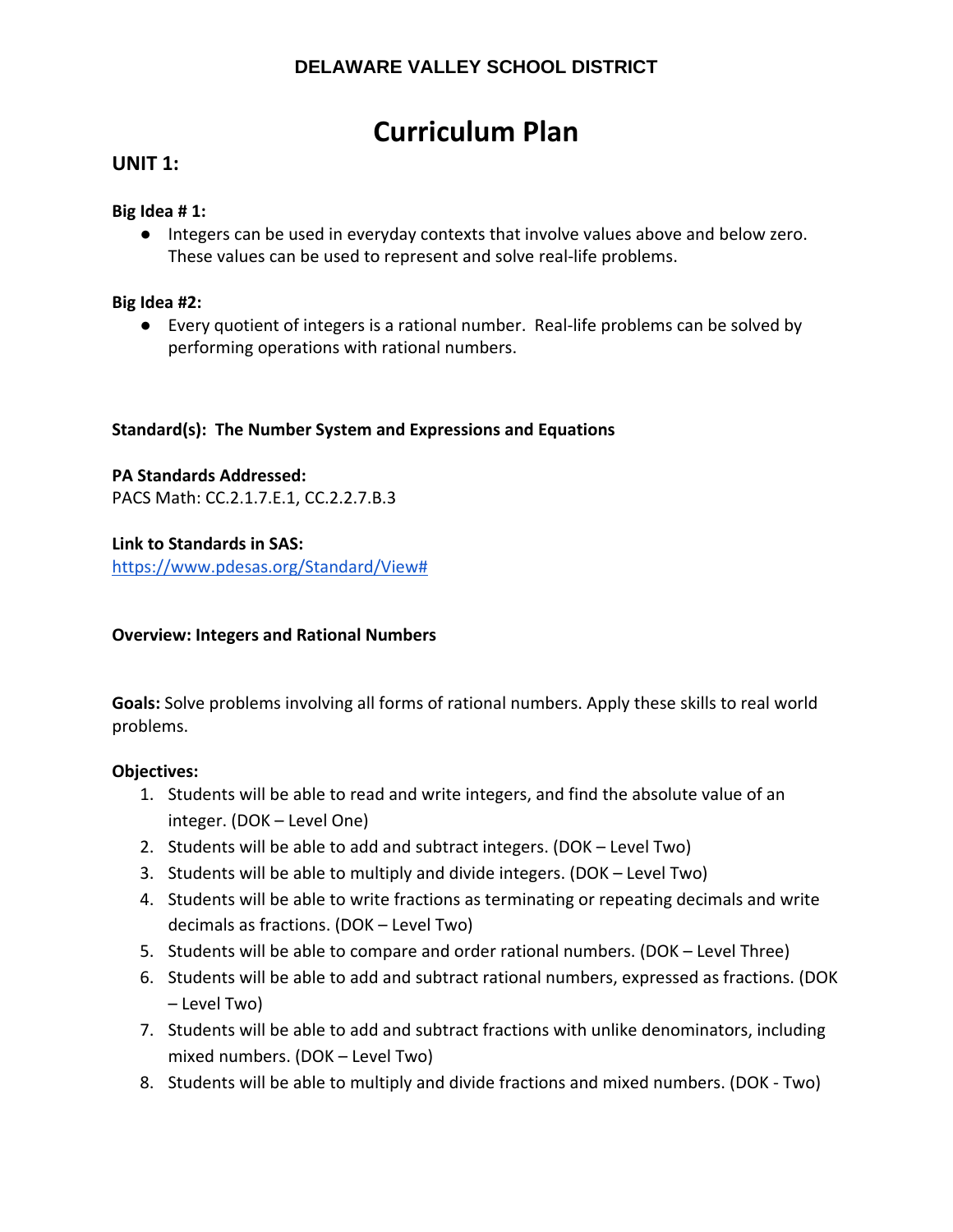# **Curriculum Plan**

## **UNIT 2:**

## **Big Idea # 1:**

● Relationships can be determined to be proportional and proportions can be used to solve real‐world problems. Proportional relationships can also be used to solve percent problems.

## **Big Idea #2:**

● The properties of operations can be used to simplify and evaluate algebraic expressions.

**Standard(s):** Ratios & Proportional Relationships and Expressions and Equations

**PA Standards Addressed:** PACS Math: CC.2.1.7.D.1, C.C.2.2.7.B.1, CC.2.2.7.B.3

**Link to Standards in SAS:** https://www.pdesas.org/Standard/View#

## **Overview: Ratios & Proportions, Percents and Expressions**

**Goals:** Identify proportional relationships and use proportions to solve problems of financial literacy and percents. Perform operations with linear expressions.

## **Objectives:**

- 1. Students will be able to find unit rates. (DOK Level Two)
- 2. Students will be able to simplify a complex fraction. (DOK Level Two)
- 3. Students will be able to convert rates using unit rates and dimensional analysis. (DOK Level Four)
- 4. Students will be able to identify proportional and non-proportional relationships. (DOK Level Two)
- 5. Students will be able to identify proportional relationships by graphing on a coordinate plane. (DOK – Level Two)
- 6. Students will be able to use proportions to solve problems. (DOK ‐ Two)
- 7. Students will be able to represent and identify constant rates of change (DOK ‐ Two)
- 8. Students will be able to identify slope using tables and graphs. (DOK ‐ Two)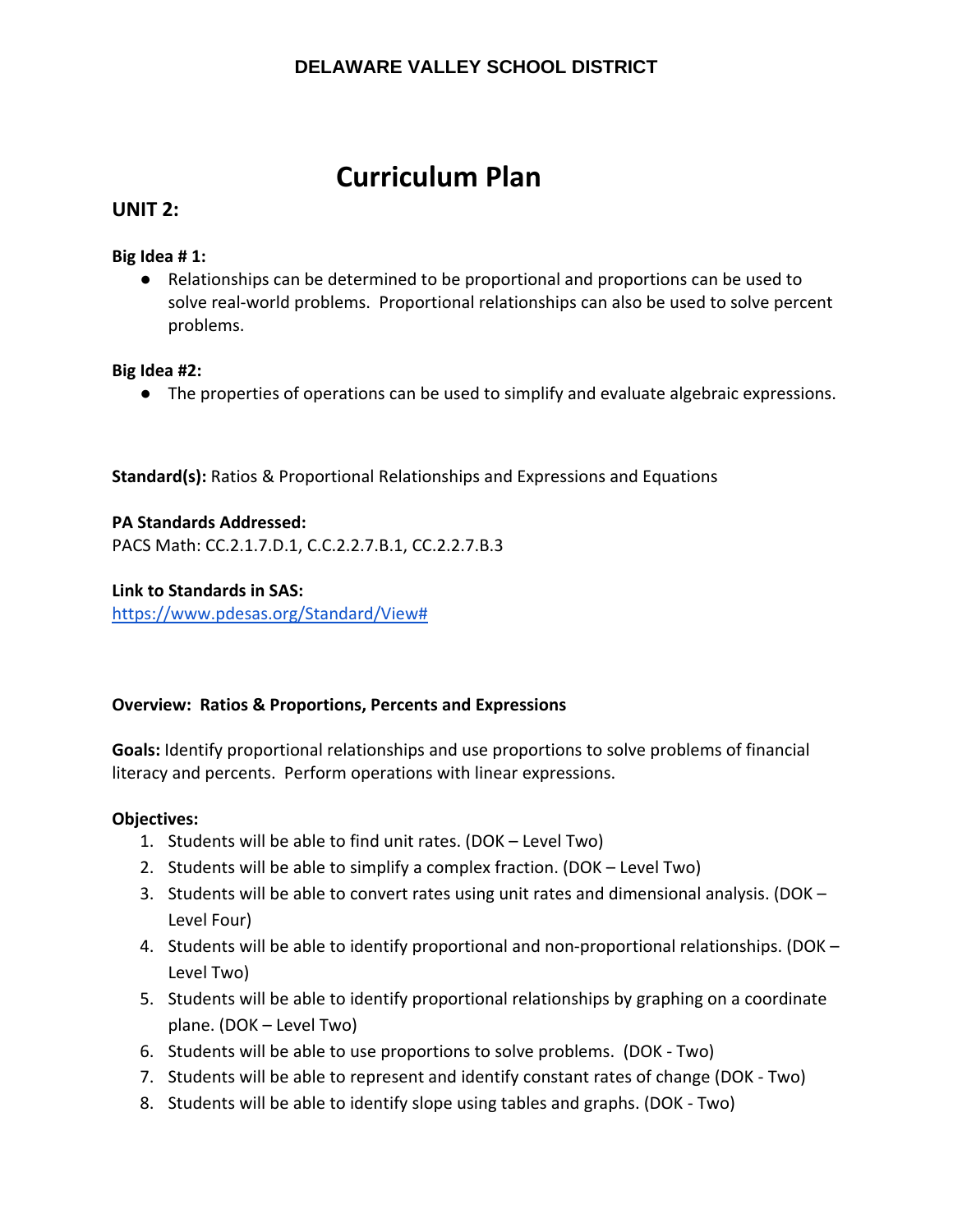- 9. Students will be able to use direct variation to solve problems. (DOK ‐ Three)
- 10. Students will be able to find the percent of a number. (DOK ‐ Two)
- 11. Students will be able to estimate the percent of a number. (DOK ‐ Three)
- 12. Students will be able to solve problems involving percents by using the percent proportion. (DOK ‐ Two)
- 13. Students will be able to solve problems involving percents by using the percent equation. (DOK ‐Two)
- 14. Students will be able to solve problems involving percent increase and percent decrease. (DOK ‐Three)
- 15. Students will be able to solve problems involving financial literacy, such as sales tax, tips, and markup. (DOK ‐Four)
- 16. Students will be able to solve problems involving discount. (DOK ‐ Four)
- 17. Students will be able to solve problems involving simple interest. (DOK ‐ Three)
- 18. Students will be able to evaluate simple algebraic expressions. (DOK ‐ Two)
- 19. Students will be able to describe the relationships and extend terms in arithmetic sequences. (DOK ‐ Four)
- 20. Students will be able to identify and use mathematical properties to simplify algebraic expressions. (DOK ‐ Two)
- 21. Students will be able to apply the Distributive Property to rewrite algebraic expressions. (DOK ‐ Two)
- 22. Students will be able to simplify algebraic expressions. (DOK ‐ Two)
- 23. Students will be able to add, subtract and factor linear expressions. (DOK ‐ Three)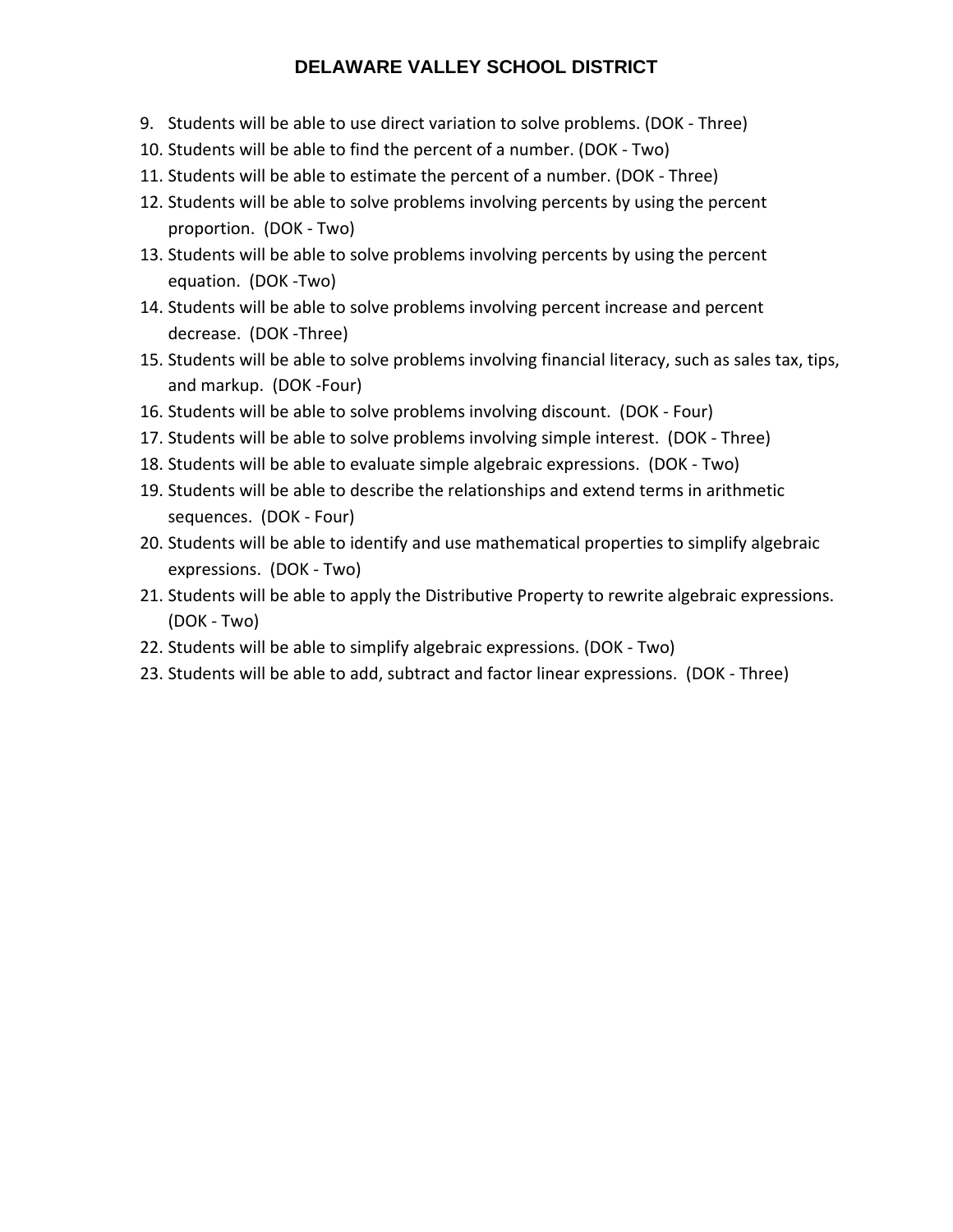# **Curriculum Plan**

## **UNIT 3:**

## **Big Idea # 1:**

● The properties of operations can be used to simplify and evaluate algebraic equations.

## **Big Idea # 2:**

● Problems involving area, surface area and volume can be solved by using formulas. Scale models can be used to represent real‐life spaces and to calculate real‐life measurements.

**Standard(s):** Expressions, Equations and Geometry

## **Standards Addressed:**

PACS Math: CC.2.3.7.A.1, CC.2.3.7.A.2, CC.2.2.7.B.3

## **Link to Standards in SAS:**

https://www.pdesas.org/Standard/View#

## **Overview: Equations, Inequalities, Geometric Figures and Measuring Figures**

**Goals:** Solve equations and inequalities that can be used to represent real‐world situations. Develop a deeper understanding of relationships between two and three dimensional shapes. Find area, surface area and volume of shapes.

#### **Objectives:**

- 1. Students will be able to use models to write and solve addition and subtraction equations. (DOK – Level Two)
- 2. Students will be able to solve one-step multiplications and division equations. (DOK Level Two)
- 3. Students will be able to solve one‐step equations with rational coefficients. (DOK Level Two)
- 4. Students will be able to solve two-step equations. (DOK Level Two)
- 5. Students will be able to solve two-step equations of the form  $p(x + q) = r$ . (DOK Level Two)
- 6. Students will be able to solve inequalities by using the addition and subtraction properties of inequality. (DOK ‐ Level Two)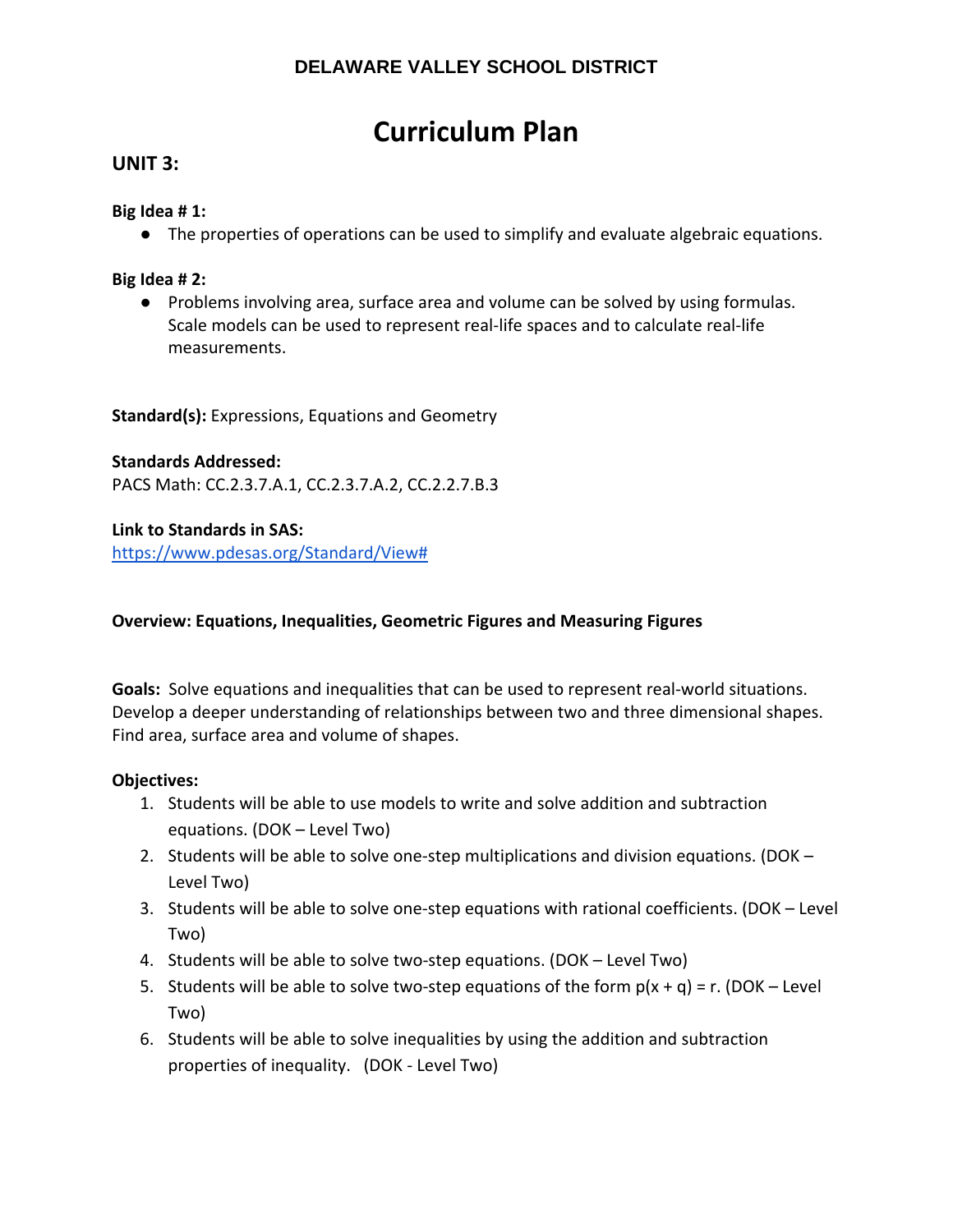- 7. Students will be able to solve inequalities by using the multiplication or division properties of inequality. Students will model and solve two‐step inequalities and represent the solution on the number line. (DOK‐ Level 2)
- 8. (DOK ‐ Level Three) Students will classify angles and identify vertical and adjacent angles.
- 9. Students will be able to identify pairs of complementary and supplementary angles. (DOK ‐ Level Two)
- 10. Students will identify and classify triangles and find missing angle measures. (DOK Level Three)
- 11. Students will find a possible measurement for the third side of a triangle using the Triangle Inequality Theorem. (DOK ‐ Three)
- 12. Students will solve problems involving scale drawings. (DOK Level Three)
- 13. Students will be able to draw three‐dimensional figures given the top, side and front views. (DOK – Level Three)
- 14. Students will identify and draw three‐dimensional figures. (DOK Level Two)
- 15. Students will find the circumference and area of circles. (DOK Level Two)
- 16. Students will find the area of composite figures. (DOK Level Three)
- 17. Students will find the volume of prisms. (DOK ‐ Two)
- 18. Students will find the surface area of prisms. (DOK ‐ Three)
- 19. Students will find the surface area of pyramids. (DOK ‐ Three)
- 20. Students will find the volume and surface area of a composite figure. (DOK ‐ Four)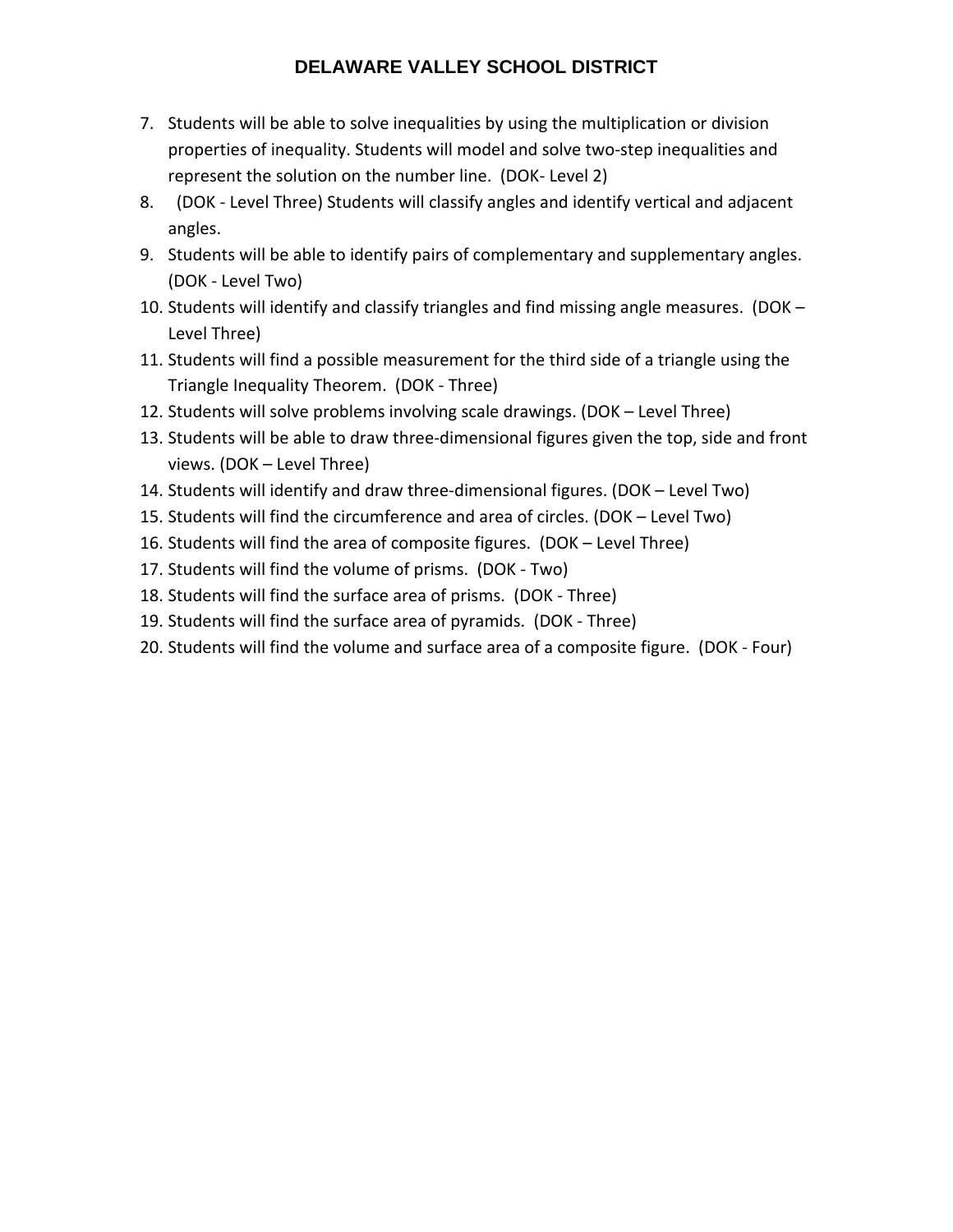# **Curriculum Plan**

## **UNIT 4:**

### **Big Idea #1:**

● Students will be able to describe a data set using statistical measures and/or displays. Students will use an understanding of probability of independent events and use proportional reasoning to make predictions.

#### **Big Idea #2:**

● Statistics can be used to draw conclusions about a population. Random samples can be used to make predictions and compare populations.

## **PA Standard(s):** Statistics and Probability

## **Standards Addressed:**

PACS Math: CC.2.4.7.B.1, CC.2.4.7.B.2, CC.2.4.7.B.3

#### **Link to Standards in SAS:**

https://www.pdesas.org/Standard/View#

### **Overview: Probability and Statistics**

**Goals:** Find probability of simple and compound events and use that to predict. Use statistics including measures of center and variability and mean absolute deviation to compare populations.

#### **Objectives:**

1. Students will find the probability of a simple event and its complement (DOK – Level Two)

2. Students will find and compare experimental and theoretical probabilities. (DOK – Level Three)

3. Students will find probabilities of compound events. (DOK – Level Three)

4. Students will perform probability simulations to model real‐world situations involving uncertainty. (DOK – Level Four)

5. Students will use multiplication to count the number of outcomes and find probabilities. (DOK – Level Three)

- 6. Students will find the probability of independent events. (DOK Level Two)
- 7. Students will predict actions of a larger group by using a sample. (DOK ‐ Four)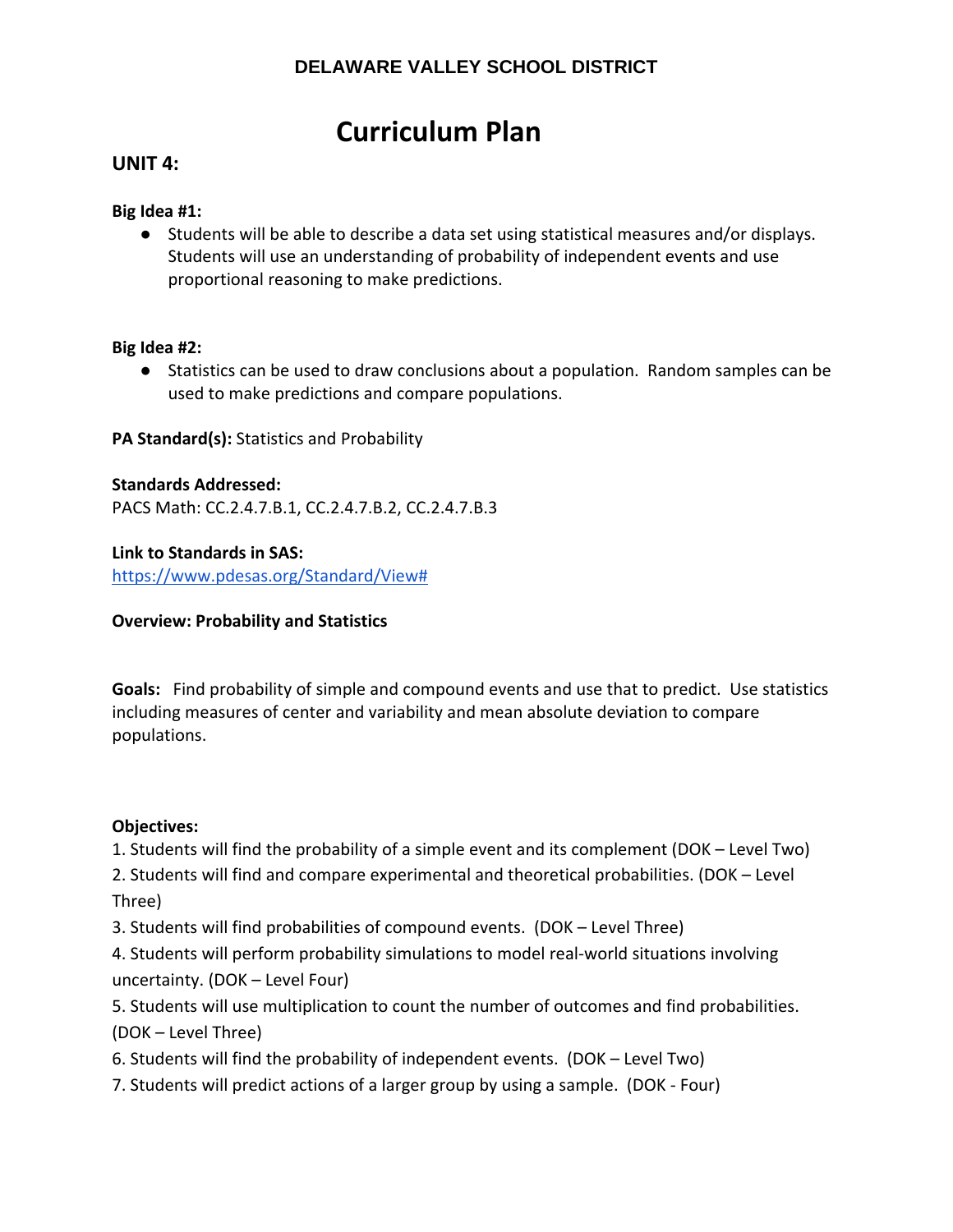- 8. Students will determine whether sampling methods are valid. (DOK ‐ Three)
- 9. Students will identify misleading graphs and statistics. (DOK ‐ Three)
- 10. Students will compare two populations. (DOK ‐ Four)
- 11. Students will select, organize and construct appropriate data displays. (DOK ‐ Four)
- 12. Students will find measures of center and variability. (DOK ‐ Two)
- 13. Students will calculate Mean Absolute Deviation. (DOK ‐ Three)

## **Core Activities and Corresponding Instructional Methods:**

- 1. Expose students' prior knowledge of the real number system, including operations with and properties of real numbers, in addition to other pre‐algebra skills (simplifying and/or evaluating algebraic expressions).
	- a. Diagnostic assessment, questioning
	- b. Cooperative learning groups
	- c. Direct instruction as needed using Smart Technology and online textbook and resources, manipulative (such as Algebra Tiles), Venn Diagrams
	- d. Guided Practice
- 2. Build math language and vocabulary
	- a. Teacher will use appropriate language to identify algebraic terms and processes.
	- b. Writing activities incorporating appropriate math language and vocabulary.
- 3. Develop students' skills in solving two‐step and multi‐step equations
	- a. Direct instruction using Smart Technology and online Textbook and resources
	- b. Guided Practice
	- c. Cooperative learning groups
- 4. Develop students' ability to solve problems by applying algebraic processes
	- a. Guided Practice
	- b. Cooperative learning groups
- 5. Develop students' skills in identifying and graphing relations and functions
	- a. Direct instruction using Smart Technology and online Textbook and resources
	- b. Guided Practice
	- c. Cooperative learning groups
- 6. Develop students' skills in properties of exponents
	- a. Direct instruction using Smart Technology and online Textbook and resources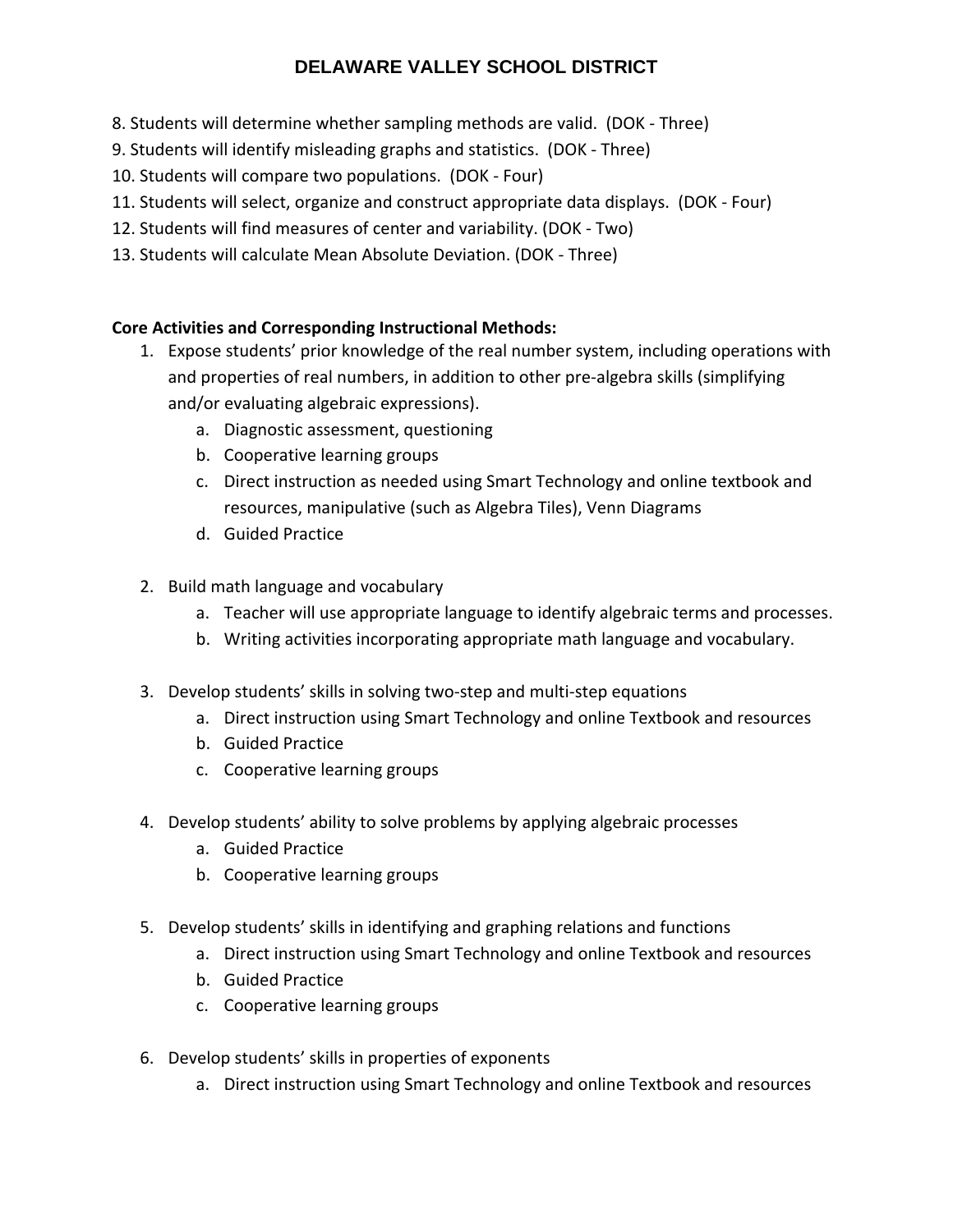- b. Guided Practice
- c. Cooperative learning groups
- 7. Develop students' ability to identify, evaluate, add, subtract, and multiply polynomials
	- a. Guided Practice
	- b. Cooperative learning groups

#### **Assessments:**

#### **Diagnostic:**

Teacher prepared pre‐test/diagnostic test Teach questioning and observation Benchmark Assessment

#### **Formative:**

Teacher observations, questions, discussions Homework Teacher prepared assessments (quizzes and chapter tests)

## **Summative:**

Teacher prepared chapter tests and Unit Common Assessments

#### **Extensions:**

Study Island – preparation for PACS Mathematics PSSA

#### **Correctives:**

Re‐teaching and practice worksheet available with textbook. Practice worksheets generated through Kuta Software

## **Materials and Resources:**

Glencoe Math Course 2 (2016) Textbook Online Resources USA Test Prep Study Island CDT Teacher Generated Worksheets (Kuta Software)